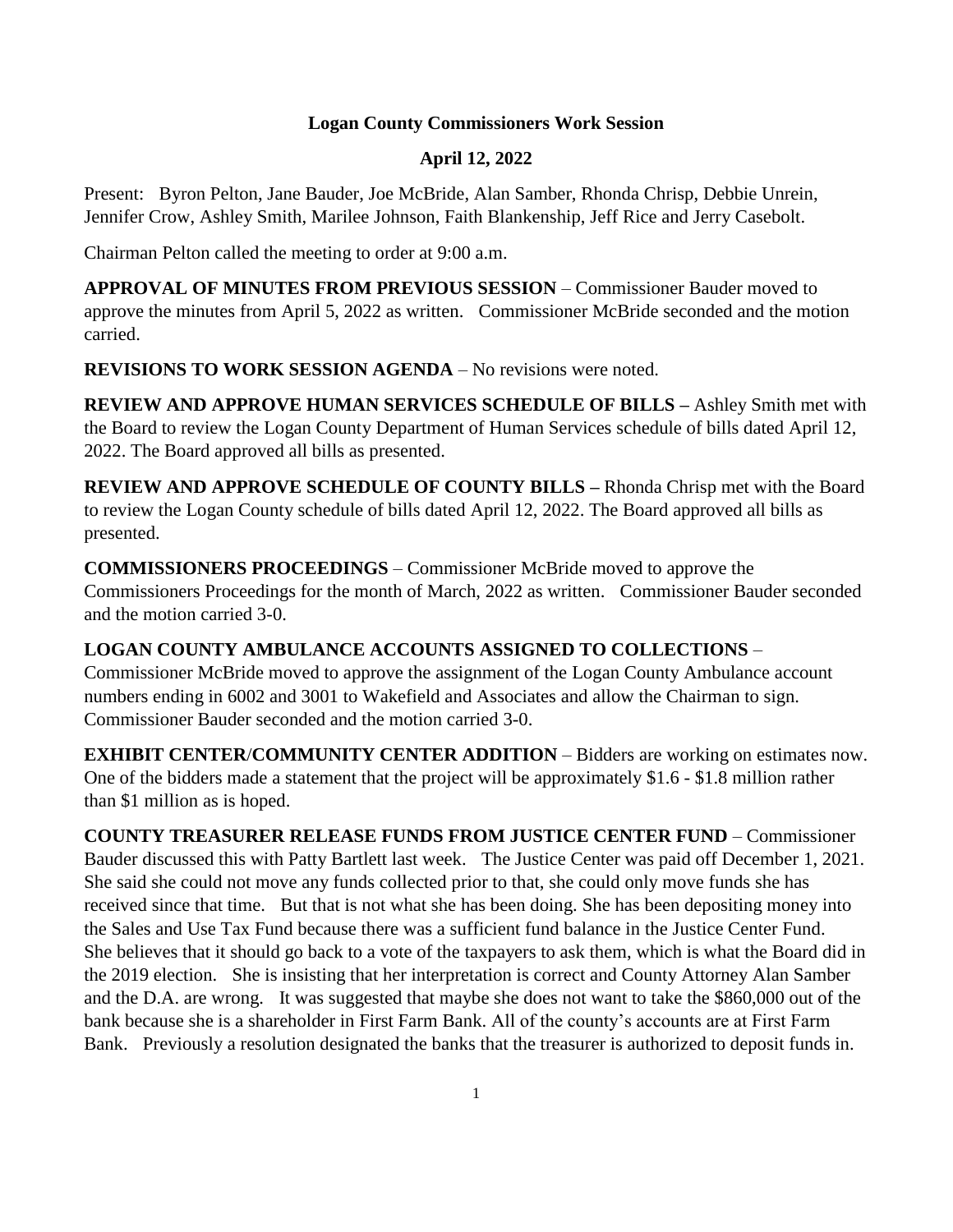The Commissioners believe that the Treasurer told them where she deposits them in her own choice of banks after she did bids. It appears to be a conflict of interest that she is a shareholder.

Patty Bartlett has told commissioners where county bank accounts were going. The Board believes that they have no say where funds are deposited and were told that by Patty several years ago. Alan select five or six institutions permissible and treasurer select from them. RTA Board bid to other banks. Commissioner Pelton asked Alan Samber to start the process to obtain a court order to get the money transferred to the Sales and Use Tax Fund. Commissioner Pelton said that he thinks we are at that point now. She will not meet with the Commissioners, she is not represented by a lawyer. Alan Samber noted that since he provides ongoing counsel to the Treasurer, he will assign Kim to the duties. Alan Samber suggested that Patty call the Division of Local Governments' local government section that has experts on local government budget and finance matters. If she sent all of the information to them and asked them to weigh in on the matter it would resolve the impasse. Commissioner Bauder said that she would take every opportunity to avoid spending thousands of dollars on attorney fees defending the matter. Commissioner Bauder will talk with her about it. Commissioner Bauder asked Patty if the Board got her an attorney and the attorney's opinion sided with the Commissioners, if she would turn over the money. Patty agreed that she would turn over the money in that event.

**SMALL TOWN COUNCIL MEETINGS** – Commissioner McBride reported that he and Jerry Casebolt were the only attendees at the small towns' councils meeting. This is the third time trying to set up this meeting. Four people had agreed to attend, but only Joe and Jerry attended. Joe recommended that the CSU Engagement Center go out to the Co-Ops to give their presentation individually to the towns.

**EMERGENCY MANAGER REPORT** – Jerry Casebolt reported that in the last week there were no bad fires in the county. There was one fire in the Crook area that was contained in a pit area. It was actually burning from a week earlier and charred embers had been covered with dirt. The wind blew off all the dirt, uncovered some live embers and started the fire again. Another fire was started when a power line was blown over. Sources were not determined for several other small fires.

The meeting recessed at 9:16 a.m. and reconvened at 9:28 a.m.

**FAIR MANAGER UPDATE - GUY MCANDAFFER** – Guy McEndaffer met with the Board to updated members about the status of fair planning. He reported that the carnival deal is done.

Mr. McEndaffer has had several conversations with the Colorado Department of Agriculture (CDA) and J.D. Sexton the last two weeks concerning avian flu.

CDA has canceled all poultry exhibits for the next 90 days which puts it to July 1 when it will be reevaluated. They don't want to cancel (the fair exhibits) if they don't have to. So, they want to let it go on and let the kids purchase their project, knowing there is the possibility it could be canceled. The same situation occurred in 2015 but by summertime it was not a problem. The Colorado Department of Agriculture will "give cover" no matter what.